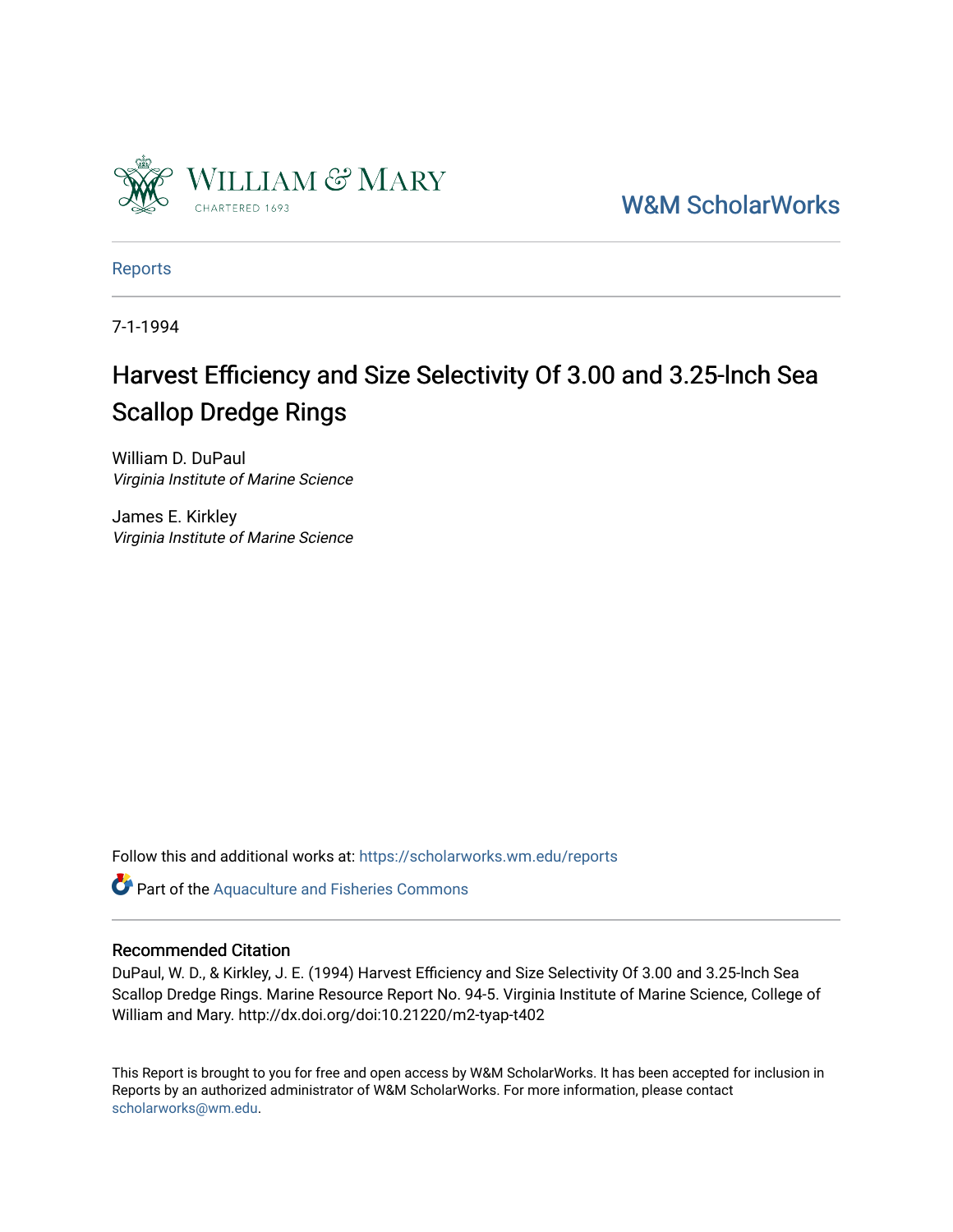## **Harvest Efficiency and Size Selectivity**

# Of 3.00 and 3.25-lnch Sea Scallop Dredge Rings

## *... Yr'* ,]11.,J **William D. DuPaul and James E. Kirkley**

Fishery managers have increasingly sought to resolve the open-access and common-property<br>problems in fisheries. Managers have been problems in fisheries. concerned, however, about age-at-entry or age-atfirst-capture. Excessive harvesting of small fish causes economic waste and jeopardizes future stocks of fish. This was the case for the U.S. sea scallop, *Placopecten magellanicus, fishery when meat count* or size based regulations were imposed. Under Amendment #4, which eliminated meat count restrictions, fishery managers remained concerned about age-at-first-capture and recommended that the minimum size of dredge rings be increased from 3.00 to 3.25-inches between 1994 and 1996 and to 3.50-inches in 1996. Unfortunately, the New England Fishery Management Council (NEFMC) and the National Marine Fisheries Service (NMFS) had only limited information about the biological and economic ramifications of larger rings. As a consequence, NEFMC and NMFS supported a Virginia Institute of Marine Science research project, under a Saltonstall-Kennedy' grant, on the efficiency and size selectivity of 3.50 and 3.25-inch rings relative to the standard 3.00-inch rings.

With assistance from John Bullard and the East Coast Fisheries Association, industry participation was obtained. Two vessels from the New Bedford/Fairhaven area and one vessel from Hampton VA conducted the first three trips between September and November 1993. The frrst research cruise was made on the F/V Nordic Pride owned by Roy Enokson and captained by **Jim**  Kendall. The Nordic Pride worked areas off Cape Cod, Stellwagen Bank, the Northern Edge, and the Great South Channel. Drs. DuPaul and Kirkley conducted the experiment aboard the Nordic Pride.

*Marine Resource Reporl No. 94-5 Virginia Institute of Marine Science College of William and Mary Gloucester Point, VA 23062* 

*Funding for this research was provided* by *National Marine Fisheries Service, Saltonstall-Kennedy Award No. NA36FD0131, the Virginia Institute of Marine Science, and the Virginia Sea Grant Marine Advisory Program.* 

Two additional research cruises were made between October and November. One with the F/V Alpha and Omega II owned by Bobby Bruno and captained by Bobby Pendergast, and the other with the F/V Captain Malc owned by the Wanchese Fish Company and captained by Phil Beck. The Alpha and Omega II fished from Block Island to Assateaque Md, and the Capt. Male fished off Virginia and Maryland. DuPaul was the research scientist aboard the Alpha and Omega II and Kirkley was the scientist aboard Capt. Male.

Bag construction and gear configuration was done by commercial fishermen for all trips. Throughout a trip, crew were allowed to modify gear in any manner provided changes were consistent with Amendment #4. The 3.25-inch ring dredge was configured without the use of donut-spacers in the top (apron) of the dredge. The 3.00-inch ring dredge was. configured according to the captains' fishing practices. One captain used donut spacers in the first 7 rows; the other two captains used donut spacers up to one row below the twine top.

Fishing practices were strictly at the discretion of the captain. This permitted evaluation of the 3.25 inch rings under normal fishing practices and with respect to many different fishing areas. Detailed information was collected on length of tow, bottom depth, volume and size of scallops retained for shucking and discarding, type of bottom, tow speed, Loran, and volume of by-catch and debris. Meat counts were taken throughout all trips and at offloading.

Preliminary observations made during the frrst few days of the Nordic Pride trip suggested disaster for the New England fishery. Catch by the 3.25-inch ring dredge was 38% of the catch of the 3.00-inch ring dredge. After 246 tows between Stellwagen, the Northeast Peak, and the South Channel, the efficiency of the 3.25-inch ring dredge was 53%--43 bags from the 3.00-inch ring dredge vs. 23 bags from the 3.25-inch ring dredge. There was a slight difference in size selectivity (See Figure 1 which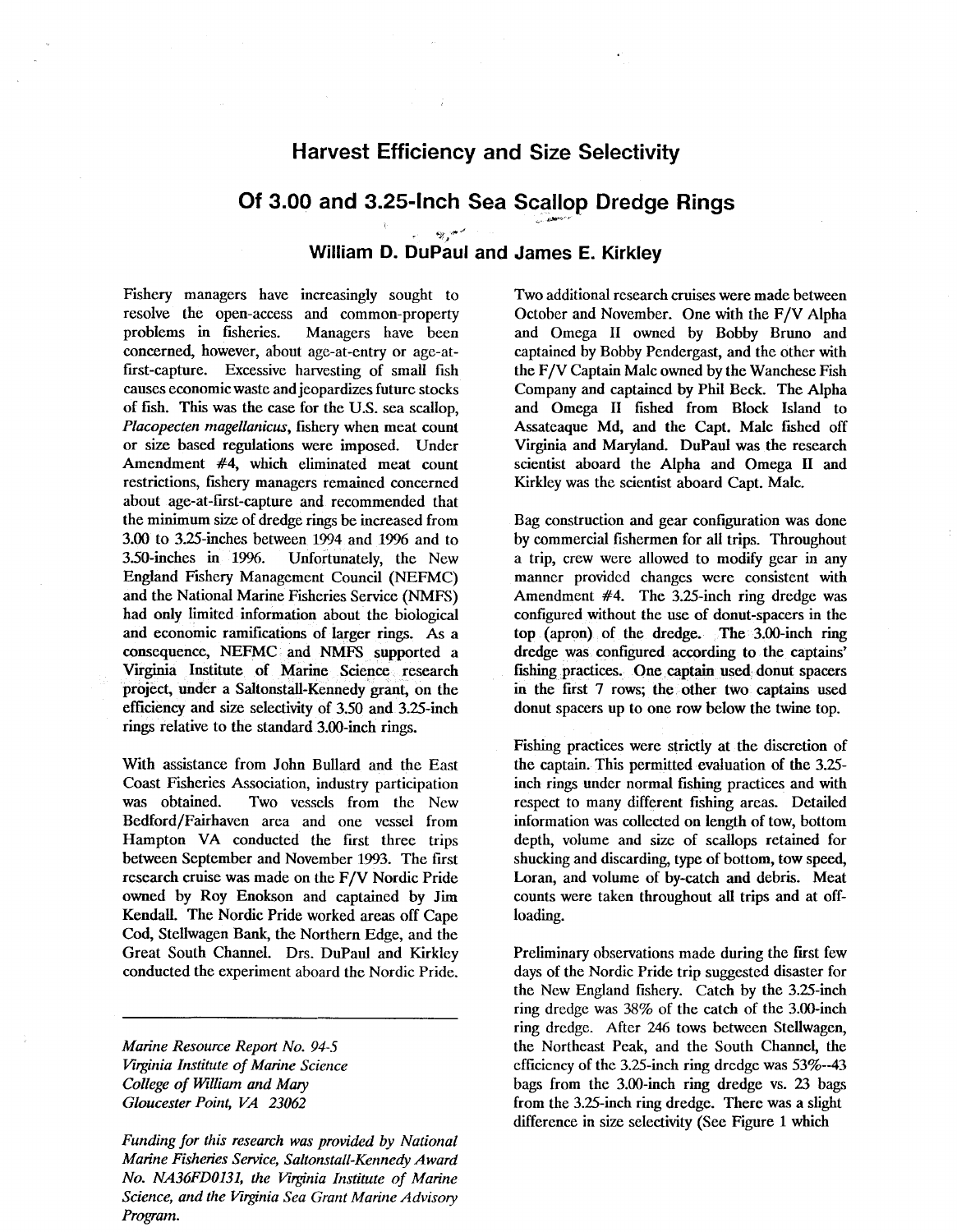depicts the shell height frequency for all trips). The dominant shell size caught by the 3.00-inch ring dredge was 3.1-3.5 inches; the dominant size caught by the 3.25-inch ring dredge was 3.5-3.75 inches.

'l,.• \_,..,

The Captain Malc trip was off the coast of Assateaque, MD and Chincoteague, VA and on soft bottom. Research results from this trip suggested little difference in the efficiency of the 3.00 and 3.25-inch rings. After ten days of fishing, the difference in total landings was 212 pounds of scallop meats. The 3.25-inch ring dredge was 90% as efficient as the 3.00-inch ring dredge in terms of landings. Relative to the total number of scallops caught, the 3.25-inch ring dredge harvested 12.0% fewer scallops than did the 3.0-inch ring dredge. Size selectivity was nearly identical for the two dredges (Figure 1); both ring sizes selected 2.4-2.5 inch (shell height) scallops which in October and November 1993 appeared to be the dominant size available in the Mid-Atlantic. The 3.25-inch rings reduced, but did not prevent, the catch of scallops smaller than 2.75 inches. For some tows, in fact, the 3.25-inch ring dredge harvested up to 25 baskets of small  $( \leq 2.75 \text{ inches})$  scallops or the same amount as the 3.00-inch ring dredge. The crew, however, did not retain many scallops smaller than 2.75 inches. The average larided meat counts for the  $3.00$  and  $3.25$ -inch rings were, respectively,  $28.0$ and 24.3 meats per pound.

The Alpha and Omega II trip was primarily off New Jersey and Long Island, but tows were also made off Virginia and Maryland. Relative efficiency of the Alpha and Omega II trip was 76%. The 3.00 inch ring harvested about 200 pounds more than the 3.25-inch ring. Size selectivity was similar to that exhibited by the Captain Male relative to small scallops ( $\leq$  2.75 inches) (Figure 1). For scallops larger than 3.15 inches, the dominant shell size harvested by the 3.00-inch ring dredge was between 3.15 and 3.54 inches. The dominant shell size retained by the 3.25-inch ring dredge was between 3.54 and 3.94 inches. For scallops larger than 3.54 inches, the 3 and 3.25-inch ring dredges caught nearly the same number of scallops.

What can be concluded about the 3.25-inch rings relative to the 3.00-inch rings and prior gear configuration? Our limited number of trips, particularly given resource conditions, does not allow broad conclusions about size selectivity to be made. Depending upon bottom type, skipper practices, and resource conditions, the 3.25-inch ring

advanced size selectivity. During each trip, the captain and crew became more familiar with the gear and either made changes to the gear  $(e.g.,)$ changing the length of the sweep chain) or altered fishing practices such as changing tow speed during a turn. Size selectivity and efficiency changed throughout each trip. When evaluating selectivity and efficiency, however, it is important to remember that the traditional configuration (e.g., chafing gear, donut spacers, and chaffing twine in the twine top) of the 3.0 inch ring dredge left little room for escapement.

Overall, the 3.25-inch ring dredge reduced harvest efficiency. Differences depended on fishing practices, bottom type, weather, and resource conditions. In some hard-bottom resource areas and during rough weather, the 3.25-inch ring dredge caught as little as 12% of what was caught by the 3.00-inch ring dredge and allowed escapement of large scallops ( $\geq 5.0$  inches). On some soft-bottom areas with large concentrations of surf clam and ocean quahog shells, the 3.25-inch ring dredge caught as much as 1350% (20.2 vs. 1.4 baskets) more than the 3.00-inch ring dredge. In the final analysis, the success of the 3.25-inch and subsequent 3.50-inch ring dredge to improve resource conditions will depend not only on the technical aspects of larger rings but also on behavioral practices of crews, other Amendment #4 regulations, weather and environmental factors, and economic conditions.

#### **Summary /Overview**

Additional analysis of catch per unit effort indicates considerable differences between the three experiments (Figure 2). First, no statistical differences in catch per tow or per hour could be found for the  $F/V$  Capt. Malc and  $F/V$  Alpha and Omega. Differences in landings between the 3 and 3.25-inch ring dredges were minimal for the two vessels. There was a significant difference in catch per tow or per hour for the Nordic Pride trip.

Differences in catch are likely the result of resource abundances and size distributions available in the resource areas and bottom structure or type (Figure 3). For example, there were few small scallops available in the New England resource areas and few large scallops available in the southern Mid-Atlantic resource areas. Most of the areas fished in New England had hard rocky bottoms while the Mid-Atlantic areas had large concentrations of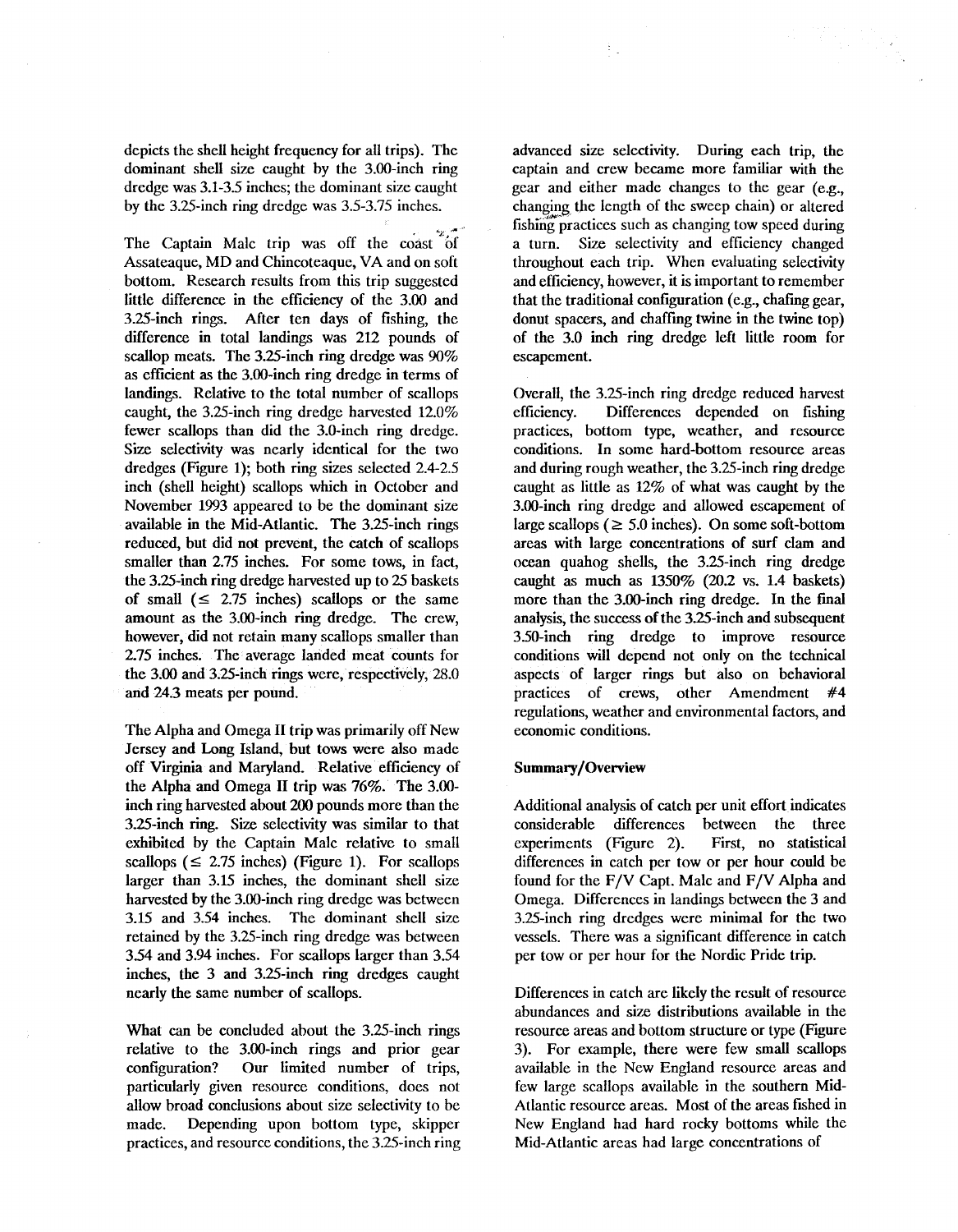#### shells and were soft bottom areas.

Previous gear studies suggest that ring-size selectivity is not extremely size-specific. Selectivity appears to be as much a function of bottom sediment and structure, availability of resource, size distribution, weather, and captain skills as it is of the size of rings. The 3.25-inch ring dredge clearly allowed some escapement up to about 3.75 inches. Harvest levels were nearly identical for scallops larger than 3.75 inches. Reduced harvests by the 3.25-inch ring dredge appears, however, to be primarily the result of differences in harvesting efficiency rather than selectivity.

.<br>Lizaren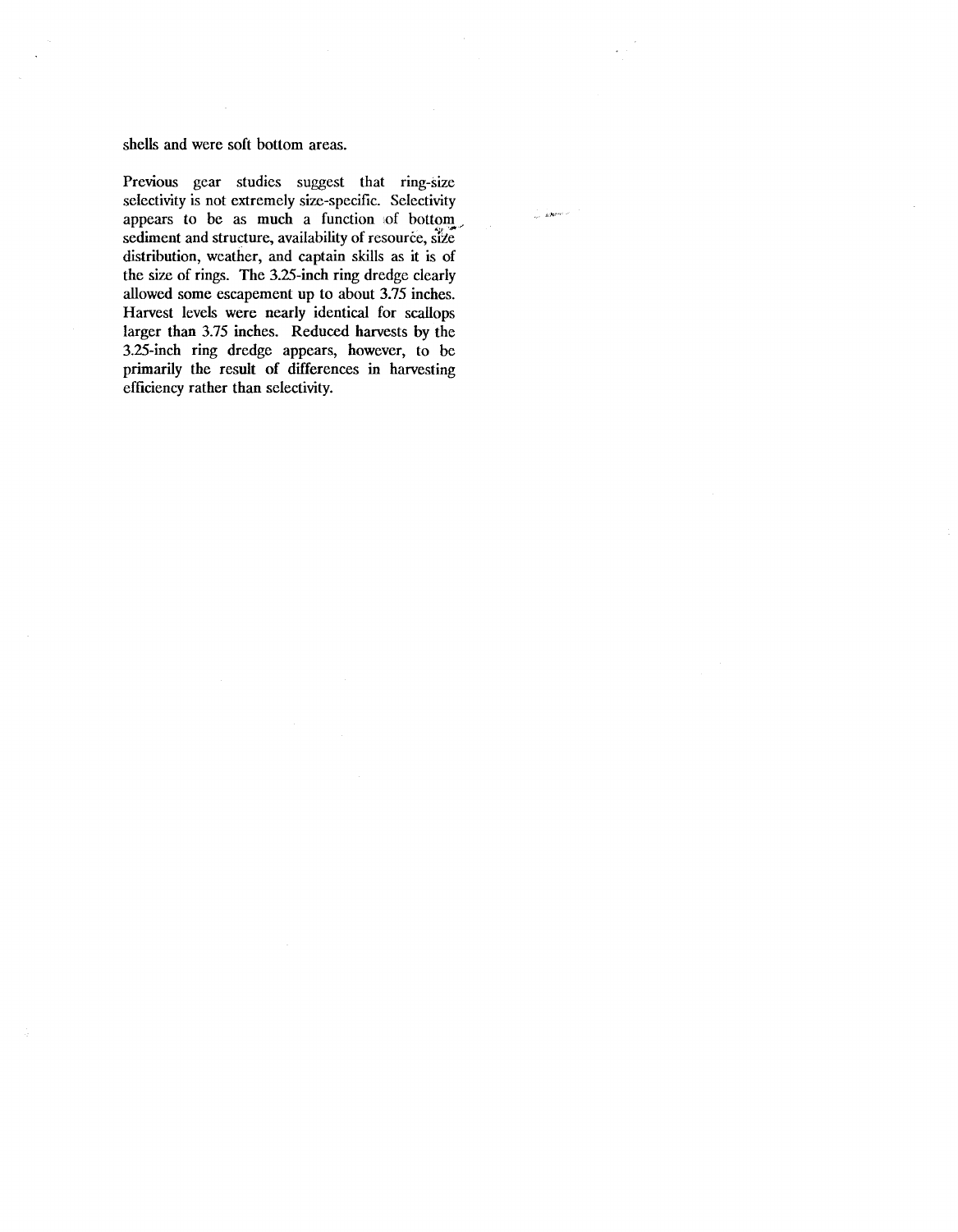



 $\frac{S^2}{2}$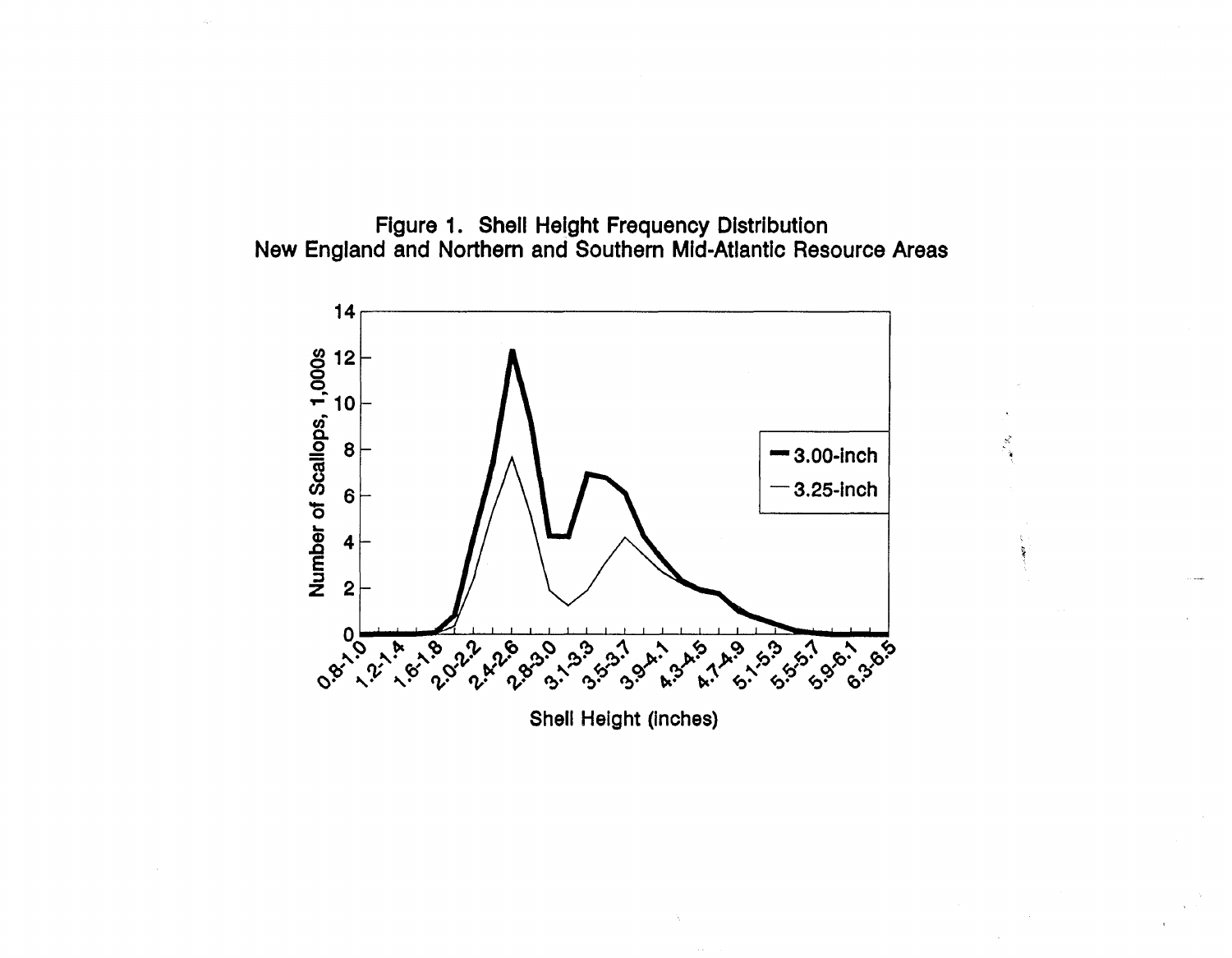



 $\mathcal{R}$ à.